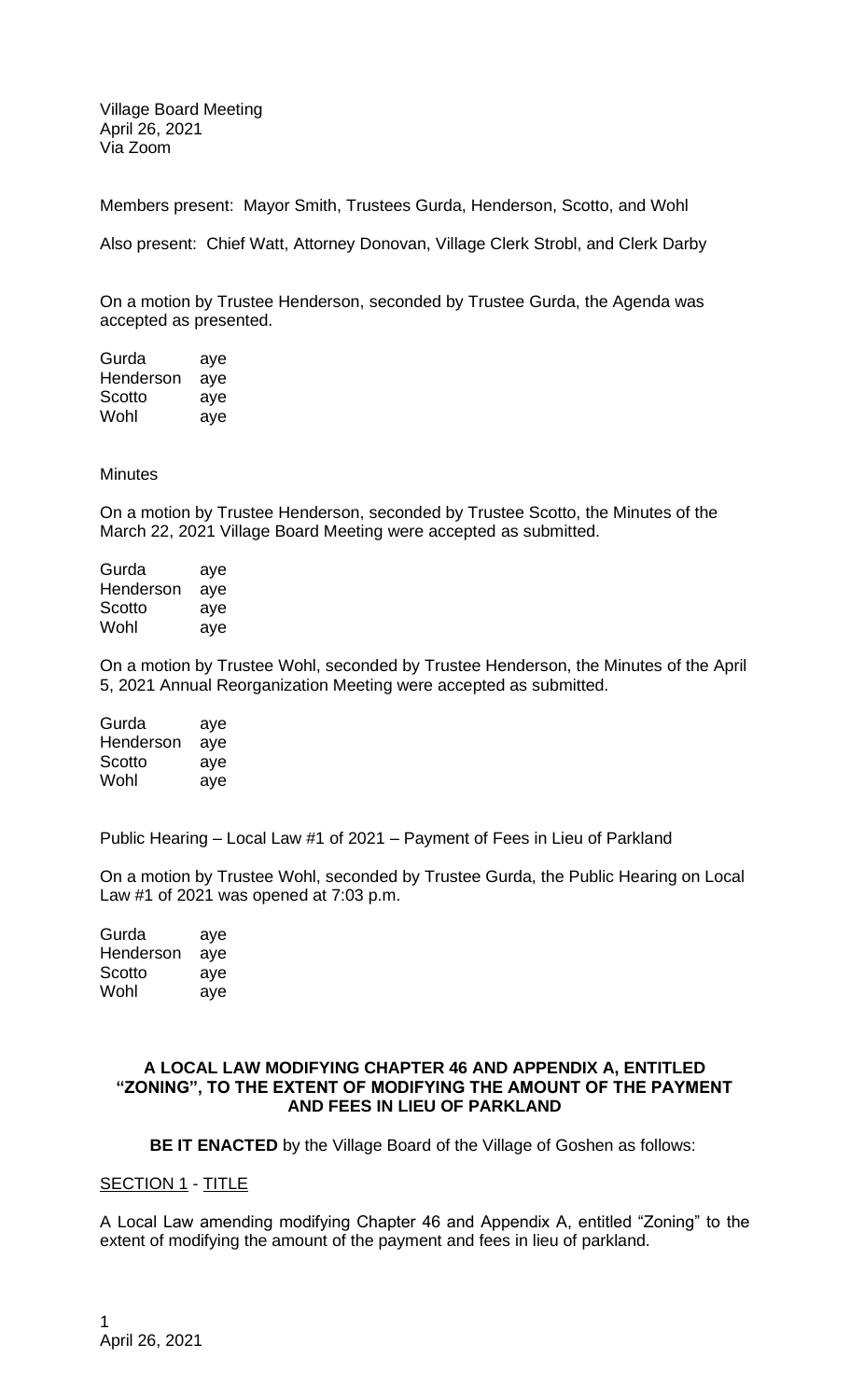# SECTION 2 – PURPOSE & INTENT

As is more fully developed in the report issued by Lanc & Tully Engineering and Surveying, P.C., the Village Engineers and Planners, an increase in the payment of fees in lieu of parkland is required in order to meet the growing needs of the greater Goshen community. The current amount, \$2,500.00, was established in 2003 and land and capital costs related to the acquisition and/or improvement of parkland has increased over the past 18 years requiring an increase in the amount of the payment in lieu of parkland in order to adequately provide for the parkland needs of Goshen residents.

### SECTION 3 – AMENDMENT TO VILLAGE CODE SECTION 46-143(d) IS HEREBY AMENDED TO READ AS FOLLOWS:

(d) *Payment of Fees in Lieu of Parkland*: Pursuant to the applicable provisions of the New York State Village Law, as may amended from time to time, the fee in lieu of parkland which may be imposed as provided by law is established by the Village Board of Trustees in the amount of \$3,500.00 for each new residential unit approved by the Planning Board. Future amendments to the fee in lieu of parkland may be implemented by resolution of the Village Board and the amount of such fee shall be set forth in the Village fee schedule.

Additionally, Appendix  $A - Z$ oning at Article V, "Supplementary Regulations," is hereby amended by the addition of a new provision, numbered Section 5.8 which shall be as follows:

Sec. 5.8 Payment of Fees in Lieu of Parkland. Pursuant to the applicable provisions of the New York State Village Law, as may be amended from time to time, the fee in lieu of parkland which may be imposed as provided by law is established by the Village Board of Trustees in the amount of \$3,500.00 for each new residential unit approved by the Planning Board. Future amendments to the fee in lieu of parkland may be implemented by resolution of the Village Board and the amount of such fee shall be set forth in the Village fee schedule.

## SECTION 4 - VALIDITY

If any clause, sentence, paragraph, word, section or part of this local law shall be adjudged by any court of competent jurisdiction to be unconstitutional, illegal or invalid, such judgment shall not affect, impair or invalidate the remainder thereof, but shall be confined in its operation to the clause, sentence, paragraph, word, section or part thereof directly involved in the controversy in which such judgment shall have been rendered.

## SECTION 5 - EFFECTIVE DATE

This Local Law shall take effect immediately when it is filed in the Office of the New York State Secretary of State in accordance with Section 27 of the Municipal Home Rule Law.

Mayor Smith gave a summary of the proposed Law to increase payment of fees in lieu of parkland from the current \$2,500.00, which was established in 2003, to \$3,500.00, the amount currently assessed by the Town.

There were no comments from the public.

On a motion by Trustee Gurda, seconded by Trustee Scotto, the Public Hearing was closed at 7:05 p.m.

Gurda aye Henderson aye Scotto aye Wohl aye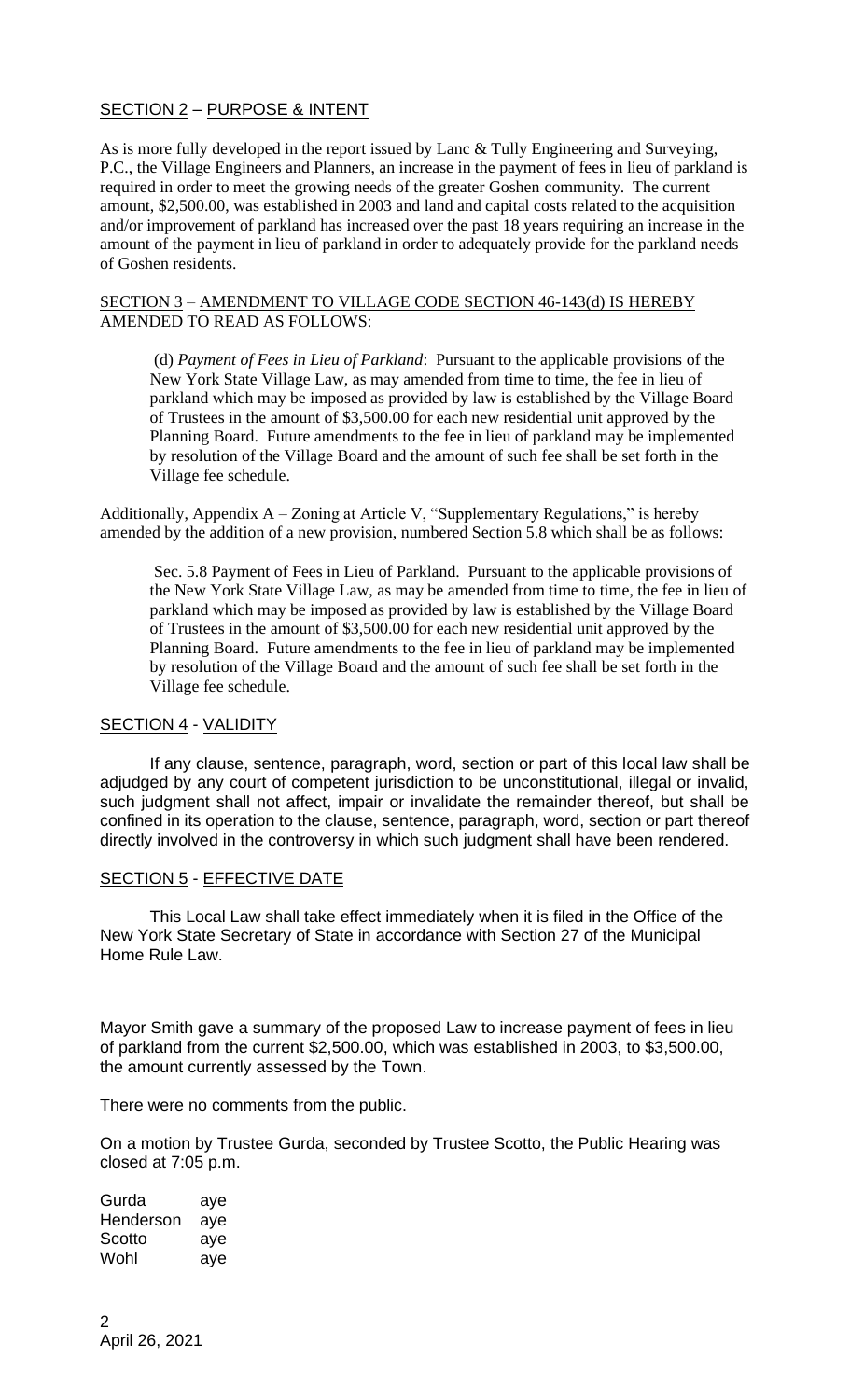Trustee Henderson moved the following, which was seconded by Trustee Gurda:

Whereas, the preliminary budget for the fiscal year 2021/2022 has been duly presented to the Village Board of Trustees, and a duly advertised public hearing has been held on April 5, 2021;

Resolved: pursuant to Section 5-508(4) of the Village Law, that the said preliminary budget, as changed, altered, and revised, be and hereby is adopted as the budget of the Village of Goshen for the year 2021/2022.

| Gurda     | aye |
|-----------|-----|
| Henderson | aye |
| Scotto    | aye |
| Wohl      | aye |

Mayor Smith thanked Trustee Henderson and Treasurer Winters for their good job with the Budget, and keeping it below the tax cap.

The Board reviewed a letter requesting an amendment of the Office Building zone, to include some of the permitted uses that are, by right, in the Central Shopping zone.

Mayor Smith turned the Meeting over to Mary Israelski, Associate Broker of Rand Realty and representative of the owners of 218 and 224 Main Street, Vhalabhai Amin Properties, LLC.

Mrs. Israelski noted that she had met with the Building Inspector, and was now asking for added uses in the OB zone, by special permit.

On a motion by Trustee Wohl, seconded by Trustee Scotto, the Board agreed to refer the petition to the Planning Board for review and a report back to the Village Board.

| Gurda     | aye |
|-----------|-----|
| Henderson | aye |
| Scotto    | aye |
| Wohl      | aye |

On a motion by Trustee Gurda, seconded by Trustee Henderson, Building Inspector Theodore L. Lewis, III is hereby authorized to attend the NYSBOC Rockland County Chapter Seminar, to be held September 28, 29, and 30, 2021 at the Rockland County Fire Training Center, Pomona, New York.

The cost for this mandatory in-service training is \$300.00.

| Gurda     | aye |
|-----------|-----|
| Henderson | aye |
| Scotto    | aye |
| Wohl      | aye |

A discussion was held regarding a proposed Local Law to permit "Bed and Breakfasts" and "Short Term Rentals" within the Village. The Law would establish regulations, permitting, and enforcement procedures, and fees for application and annual inspection.

Mayor Smith stated that the topic will be addressed at the next meeting.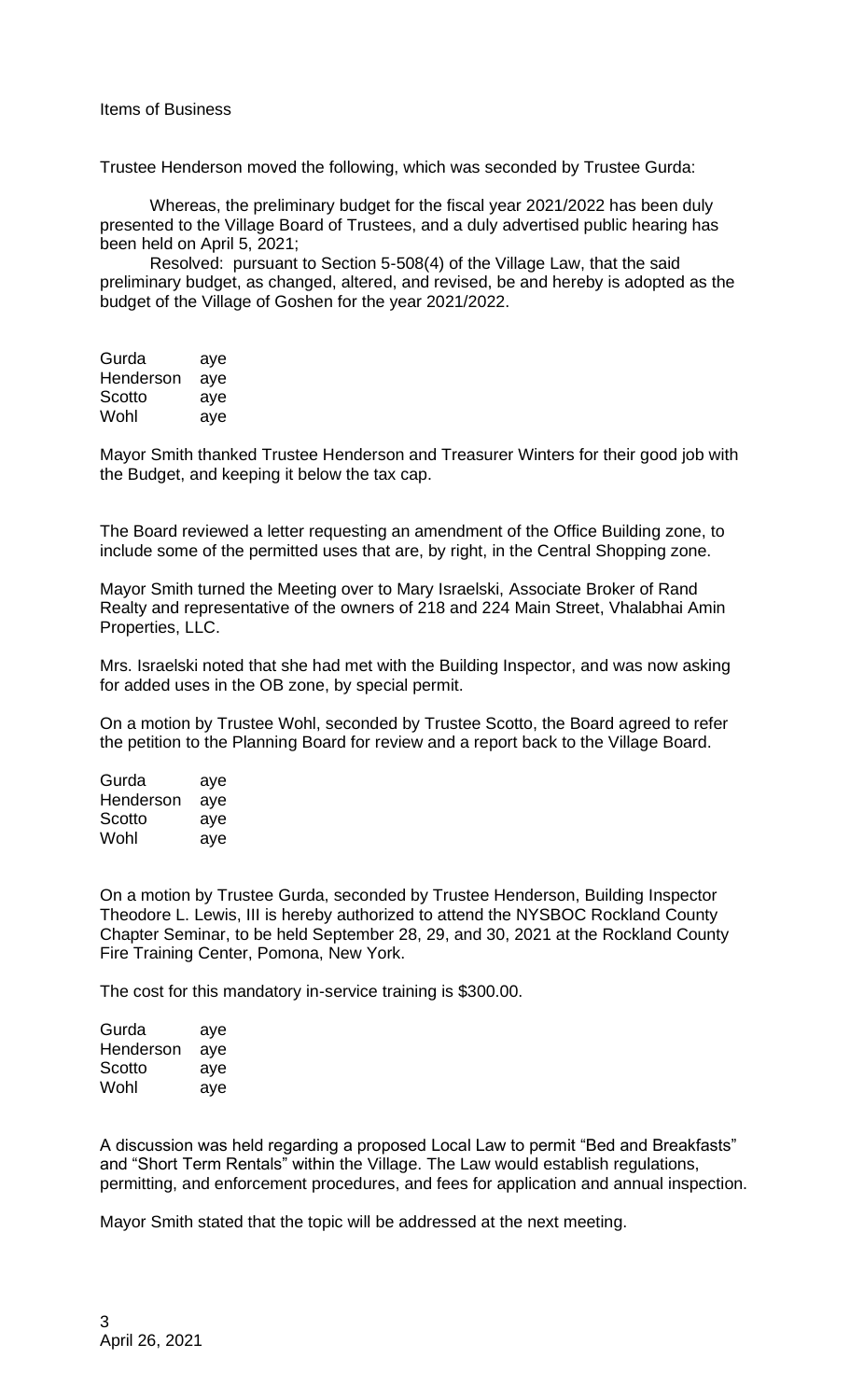The following was moved by Trustee Henderson, and seconded by Trustee Gurda:

Effective immediately, and until further notice, the Village Board Member serving as the Police Commissioner will serve as the 207-C Claims Manager

| Gurda     | aye |
|-----------|-----|
| Henderson | aye |
| Scotto    | aye |
| Wohl      | aye |

On a motion by Trustee Gurda, seconded by Trustee Scotto, the Village Board of the Village of Goshen, as lead agency, hereby issues a negative declaration pursuant to the applicable provisions of the State Environmental Quality Review Act, set forth at 6NYCRR Part 617 *et seq.,* in the action: adoption of Local Law #1 of 2021.

| Gurda     | aye |
|-----------|-----|
| Henderson | aye |
| Scotto    | aye |
| Wohl      | aye |

On a motion by Trustee Gurda, seconded by Trustee Scotto, the Board of Trustees of the Village of Goshen hereby adopts Local Law #1 of 2021, a Local Law modifying Chapter 46 and Appendix A, entitled "Zoning", to the extent of modifying the amount of the payment of fees in lieu of parkland.

| Gurda     | aye |
|-----------|-----|
| Henderson | aye |
| Scotto    | aye |
| Wohl      | aye |

Trustee Scotto offered the following Resolution, and moved its adoption:

RESOLVED: To re-levy on the 2021-2022 Village of Goshen Property Taxes, the amount of \$232,459.79, reflecting the total amount of unpaid water/sewer bills for 2020.

The foregoing Resolution was seconded by Trustee Henderson, and a vote resulted as follows:

| Gurda     | aye |
|-----------|-----|
| Henderson | aye |
| Scotto    | aye |
| Wohl      | aye |

On a motion by Trustee Henderson, seconded by Trustee Gurda, the hourly rates for part-time Police Officers are to be increased by 2% effective, June 1, 2021.

| Gurda     | aye |
|-----------|-----|
| Henderson | aye |
| Scotto    | aye |
| Wohl      | aye |